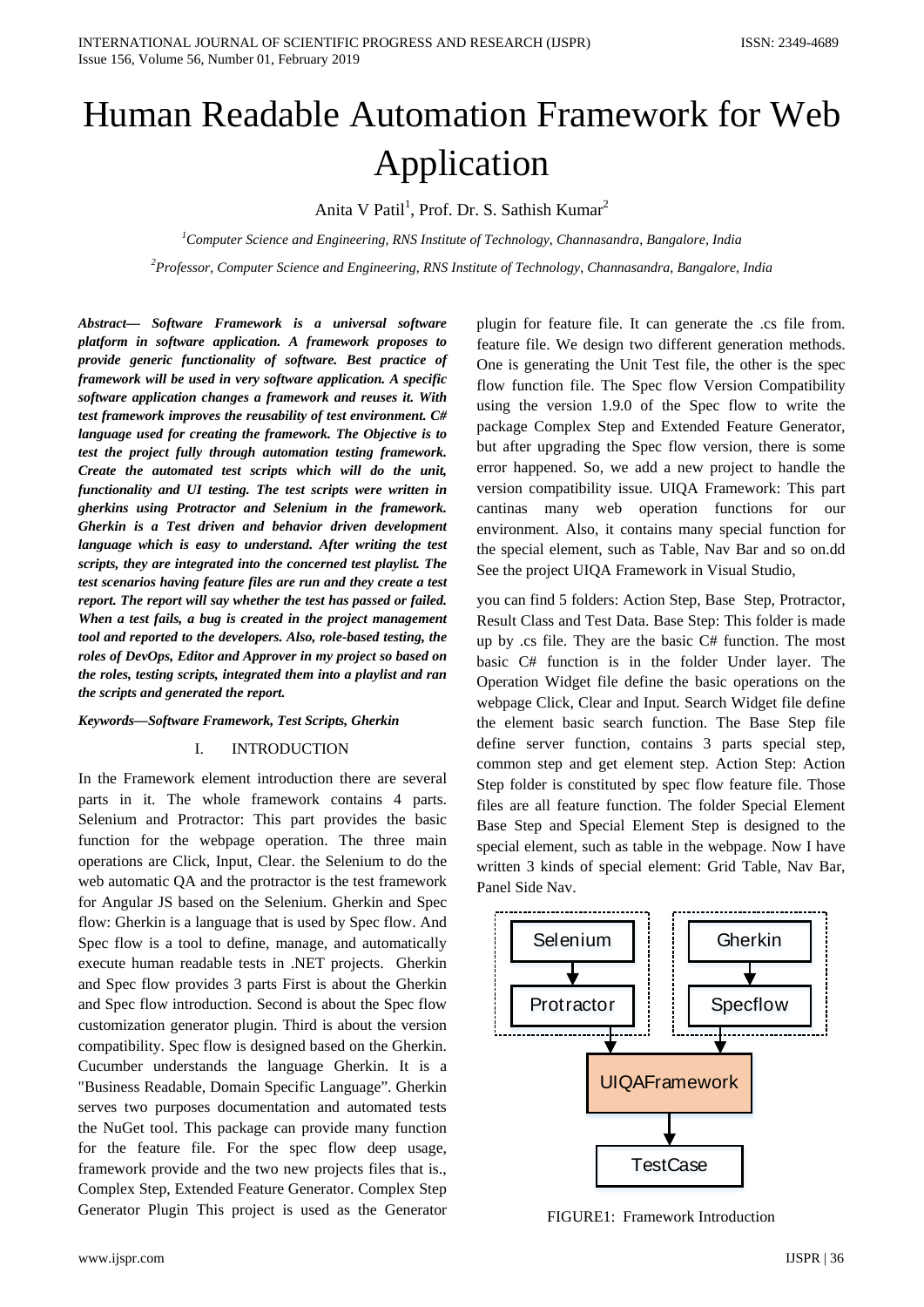Result Class: There are the total 4 folders in the Result Class Error Email, Screen Shot, Step Log, Web Report. In Error Email the framework will send the error information email to the tester. In Screen Shot the framework will catch the screenshot when the error happened. In Step Log writing the detail step of the test case to a WORD file and using the different color to standard for the error log. In Web Report will get a webpage after running the test cases Test Data: This folder will provide different kinds of the test file, such as WORD, PDF, PPT and so on. This can make our test case more standard. Test Case: This part can contain many projects, which are created to test the specific angular JS projects. They can reference the STEP functions from the UIQA Framework part This project is stand for the project. If we have other project which need to enable the auto-QA function, we can create a new project. Than we refer the project UIQA Framework to write the test case.

#### II. RELATED WORK

Automated software testing framework [1] has described that testing can show the presence of faults, but it cannot prove that there is no any single fault remaining. The system testing is the responsibility of a separate team. By using interface testing we can minimize defects in the interface and attempts to assess the influence of software development methodologies, software testing techniques and relevant parameters for their applicability conditions so as to help software developers and testers making a proper choice. Agile software methodologies will be best suited technique for software development project. [2] has described that the Selenium is a very good framework for testing the user interface of a web application. It is an extremely powerful tool for running end-to-end functional tests We can write tests in several programming languages and Selenium executes them into one or multiple browsers. In this research paper we did a systematic study of all components of Selenium suite. [4] has described the different testing techniques, the different strategy, different testing methodologies and also different automated testing tools adopted by various Organizations. It also has introduced the latest development in the software testing like test driven development, iterative and incremental testing etc. and has focused on the need of software testing. He has described the different approaches of implementing the integration testing and also reviewed some of the common approaches using the integration testing especially for object-oriented programs. [5] has examined the role of automated software testing against manual testing. The main result of the research paper is that for developing and providing a system aimed for the cloud is effective with agile development process and has described the basic aspect of testing, their objective and the different techniques of software testing. It tries to adopt the best testing suite for the software by the comparative

study. [6] has described that Agile Software Testing is more effective when it is used with the tactic of Automation testing. Automation testing is optimum technique to gel with agile framework, as it saves time and testing will be effective. These best practices form the basis for effective Agile Software Test automation. Implementing them can help us to avoid common mistakes and improve your testing process regardless of the automation tool.

# III. METODOLOGY

In Agile methodology, software is developed in the all incremental, rapid cycles. Interactions amongst customers, developers and client are emphasized rather than processes and tools. The agile methodology focuses on responding to change rather than extensive planning. Incremental testing is used in agile development methods and hence, every release of the project is tested thoroughly. This ensures that any bugs in the system are fixed before the next release. It is possible to make changes in the project at any time to comply with the requirements. This incremental testing minimizes risks. The project includes several Web methods rolled up in one Web service, so we are authoring and tracking our test cases of the Web methods in the tool.

#### *A. Usage of the Framework*

Block1:

#region I click the current widget

[When(@"I click the current widget")]

[Then( $@$ "I click the current widget")]

public void I click the current widget()

```
 {
```
Ng Web Element widget = Scenario Context .

Current .Get<Ng Web Element>

("Current Widget");

Click(widget);

```
 }
```
#end region

Block2:

@When

Scenario: I click the image "<element>"

Given I find widget "<element>" from page

When I click the current widget

Block1 is the C# language and Block2 is the Gherkin language. You can see the step "When I click the current widget" is one of tags in Block2. So, when we execute the step "When I click the current widget", it will call the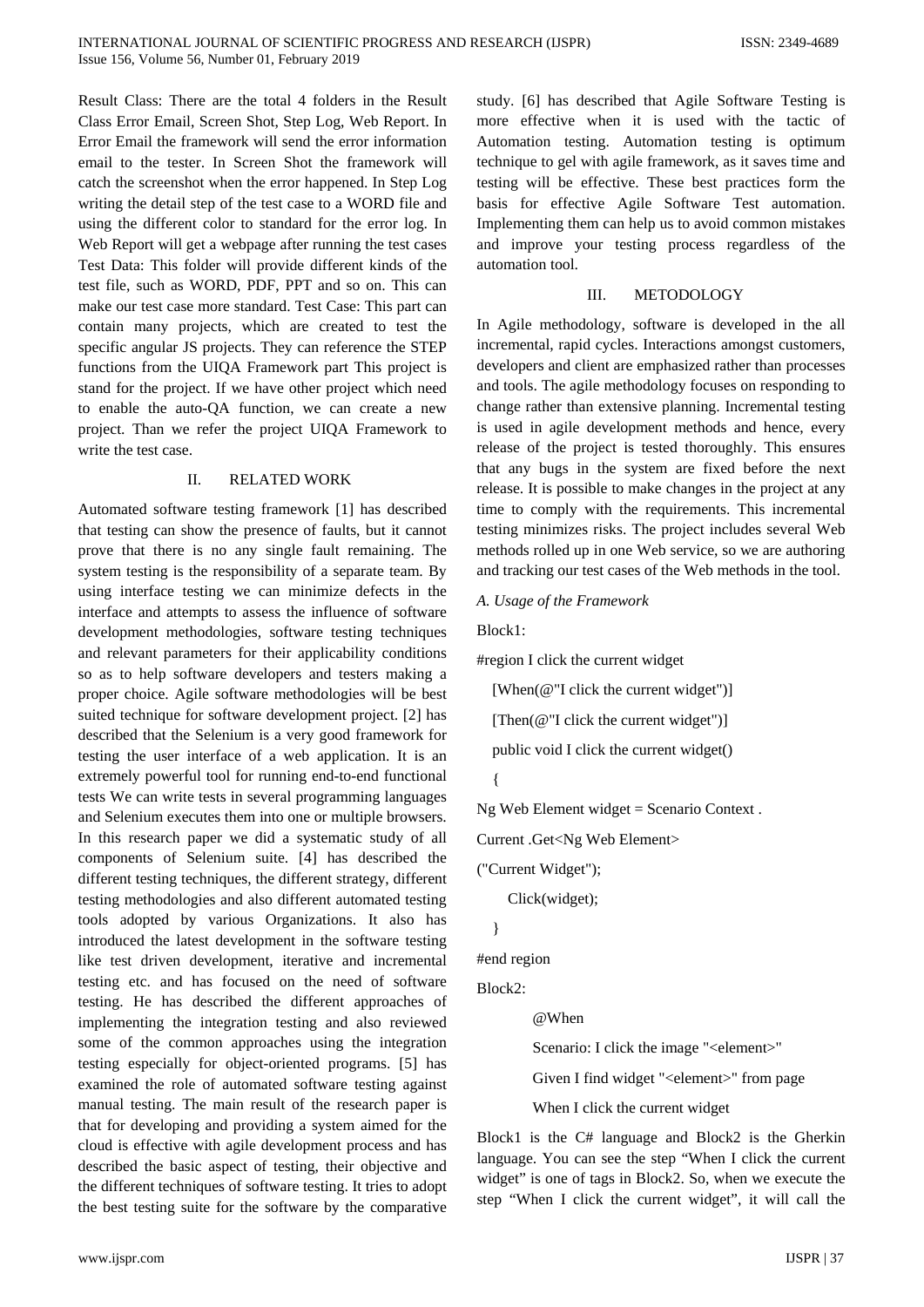function " I click the current widget" in the Block1. This is the relationship between the spec flow step and the C# function.

#### *B. How to create a Feature Function File*

Most functions the framework provided are the feature functions. So, it is very important to know how to create a new feature function. First, you need to add feature file in the project specific folder Second, you need to add the tag "@dsl" on the Feature name. This is defined in the project ComplexStep. If you see the following picture, you will find 2 tags on the feature name. Only the "@dsl" is used to define the following scenario are functions not unit tests. The tag "@ui" is to define which C# function the feature file can use. Third, beginning to write the scenario block. On the scenario name, there is a tag "@When". This tag represents this block is a "When" step function. As the first scenario show, we can use the "When I click the button "Add"" in another Scenario to call this one. Next, in the Scenario name, we use "<xxx>" to represent the parameter. This parameter can be used in the following steps. As the picture shown.



FIGURE 2: Feature Function File

Finally, the feature function class will be completed. You will find the framework will auto-generate a .cs file under the feature file. Here will have the whole C# code converted by the Gherkin step language. The conversion process is defined in the project "ComplexStep.

## C. How to create a Unit test file

The steps of creating a unit test file is very similar with the feature function file. But no tags "@dsl" and "@When



FIGURE 3: Unit Test File

## IV. RESULT

AD create users, when the user wants to create new user Id then the user must fill all the mandatory fields and then after filling all the mandatory fields then user needs to click on the create user button then after few seconds if all the fields are correct it will display successful message, if the fields are incorrect then it will be display the error message.

| JF Rail Active Directory Create Users             |                                               |   |
|---------------------------------------------------|-----------------------------------------------|---|
| Alcoh Tox 4095                                    | , 1                                           |   |
| New user information                              |                                               |   |
|                                                   | <b>Jeck Booth Strate</b>                      |   |
|                                                   | up theats threate else reliably hist.         |   |
|                                                   | Durant   Instructor                           |   |
|                                                   | also interest and any we first third and wi-  |   |
|                                                   |                                               |   |
|                                                   |                                               |   |
| 340                                               | limit he world majoranty wiell, CSD, mixeranx | ٠ |
|                                                   | New artists of a tre-reduct-                  |   |
| be                                                |                                               |   |
| 10.2                                              |                                               |   |
| $W^{(1)}$                                         |                                               |   |
|                                                   |                                               |   |
| Ovener user information<br><b>Suites</b><br>Laten |                                               |   |

FIGURE 4: AD Create Users

| ini.        |                                                                                                                                                                        |
|-------------|------------------------------------------------------------------------------------------------------------------------------------------------------------------------|
|             | teature; Adole-Al Create there and Adole check therefor.                                                                                                               |
| Background: |                                                                                                                                                                        |
|             | sives no altas, "ablown awar" to standed for the cleans' closure yabe, "autor".                                                                                        |
|             | Siven Day place "admindCS AD Create Stors" to standard for the element LiveText sales "AD Create Stors"                                                                |
|             | diven the alias "advintato" Account Tipe" to standard for the alement Nove value "therTipe"                                                                            |
|             | sive the altas "additions replace" to standed for the elegant of salue "corrects"                                                                                      |
|             | tives the alist "admissions bearistice" to standard for the element stuck value "//"[Rid-"poporessing"]/section/1///cen/div/53/06/23/06/23/06/23/06/23/06              |
|             | tiven the alian "administrs over" to standard for the element Stati sales "//"[Mid-"responsating" /section[1]/[pra/disfal/disfal/disfal/disfal/disfal/disfal/          |
|             | shan the affas "obstrains right in each by 17 monoches or level" to standard for the element shallse "//"(plu-"oopiesatin)" [/section) tij/envidin(e)(divi) i) dis(e)" |
|             | Clynn lite altas "controlls creete unes" to standard los the alleget duttorized value "creete inter"                                                                   |
|             | tives the alies "advisory at our of exercise as accessible created." to standard for the element state "//"[did "papperating"  /div/divisions                          |
|             | Scenario: Create a aser                                                                                                                                                |
|             | 444 corn the Dry Environment with any browsereaux                                                                                                                      |
|             | shot I change "Chrone" to can the trett case-                                                                                                                          |
|             | then I go in the tri - Nissa/Jesuportalso.intel.com/ses//n/home                                                                                                        |
|             | ett open the dev try/runned with any broasecrate                                                                                                                       |
|             | When I click the link "administry Admin"                                                                                                                               |
|             | then I click the link "ministers as create harn"                                                                                                                       |
|             | also ; click the "?"It option of drogones better "adelectic account cype"                                                                                              |
|             | When I clear profiles "odminADCV LogicID"                                                                                                                              |
|             | then I least "Neitheas" in textbox "administry regions"                                                                                                                |
|             |                                                                                                                                                                        |
|             | then I loop. "pritures" in dynasic dreppen button "advisable pane".                                                                                                    |
|             | and I click the option ">"th in the cycletic droppout button "application"                                                                                             |
|             | aben : click the button "minin@OU Crerte toor"                                                                                                                         |
|             | then I will for "10" seconds                                                                                                                                           |
|             | Then the atlenest "ddelevols as seen ad mORO) was successfully created. Please allow time for replication," should be displayable                                      |

FIGURE 5: AD Create Users Scenario

| <b>JOayODC Test Execution Report</b>                                                                                                              | fore-class store control to the<br>This product or a month with data is going and |
|---------------------------------------------------------------------------------------------------------------------------------------------------|-----------------------------------------------------------------------------------|
| $+0$ duty $75 \pm 300$<br><b>Linkshot less</b><br>a Newport of Financial<br>a light clair factory investment<br>+10/61 607 44184<br>Alle Bridge 1 | THE R. P. LEWIS CO., LANSING, MICH. 49-14039-1-120-2                              |
| feest attempted                                                                                                                                   |                                                                                   |
| Term Introduct Falset Awareg gamed Selecti.<br><b>Justiness rate</b>                                                                              |                                                                                   |
| tion.<br>$1 - 1$<br>٠<br>- 4                                                                                                                      |                                                                                   |
| Text Turning Summary                                                                                                                              |                                                                                   |
| <b>BM</b>                                                                                                                                         |                                                                                   |
| $\frac{1}{2}$<br>٠                                                                                                                                |                                                                                   |
| Year Bench View                                                                                                                                   |                                                                                   |
| ×.                                                                                                                                                | and the local part the function is develop-                                       |
| ×                                                                                                                                                 |                                                                                   |
| ì,                                                                                                                                                |                                                                                   |
| <b>France Kenney</b>                                                                                                                              |                                                                                   |
| <b>Feder</b><br>field Schmood Cabil Fordin Annual Street Bowler<br><b>Remains</b><br><b>ARABIAN IS ATTECHALISE THE</b><br><b>With a Arrest</b>    |                                                                                   |
|                                                                                                                                                   |                                                                                   |
| <b>Errar Sammars</b><br>led forces at lost brooks have realize good based                                                                         |                                                                                   |
|                                                                                                                                                   |                                                                                   |
| Senara Summers                                                                                                                                    |                                                                                   |
| Festure: Advis AT Coupe Carry and Advant short Carried                                                                                            |                                                                                   |
| <b>Trid</b><br>Test Second Take Penks lased Basel System<br><b>School May</b>                                                                     |                                                                                   |
| 149419441<br><b><i>BEELINEERS</i></b>                                                                                                             |                                                                                   |
| fascation beats                                                                                                                                   |                                                                                   |
| Service Come is use to Roubbi, Aprovall Cress them the name, that theritage<br>Mit 4                                                              |                                                                                   |
| -Say Seatt<br>$-5678 + 27209181779$<br>- Contentment FAIPER<br>$-$ Tanni ali<br>----                                                              |                                                                                   |

FIGURE 4.3: AD Create Users Output

This one example for the framework, the FIG 4.1 describes the framework how it is building and the FIG 4.2 containing the test scripts or scenario and explains whole about the framework and the FIG 4.3 explains the output of that scenario that scripts pass or fail, and then automatically its generates the report.